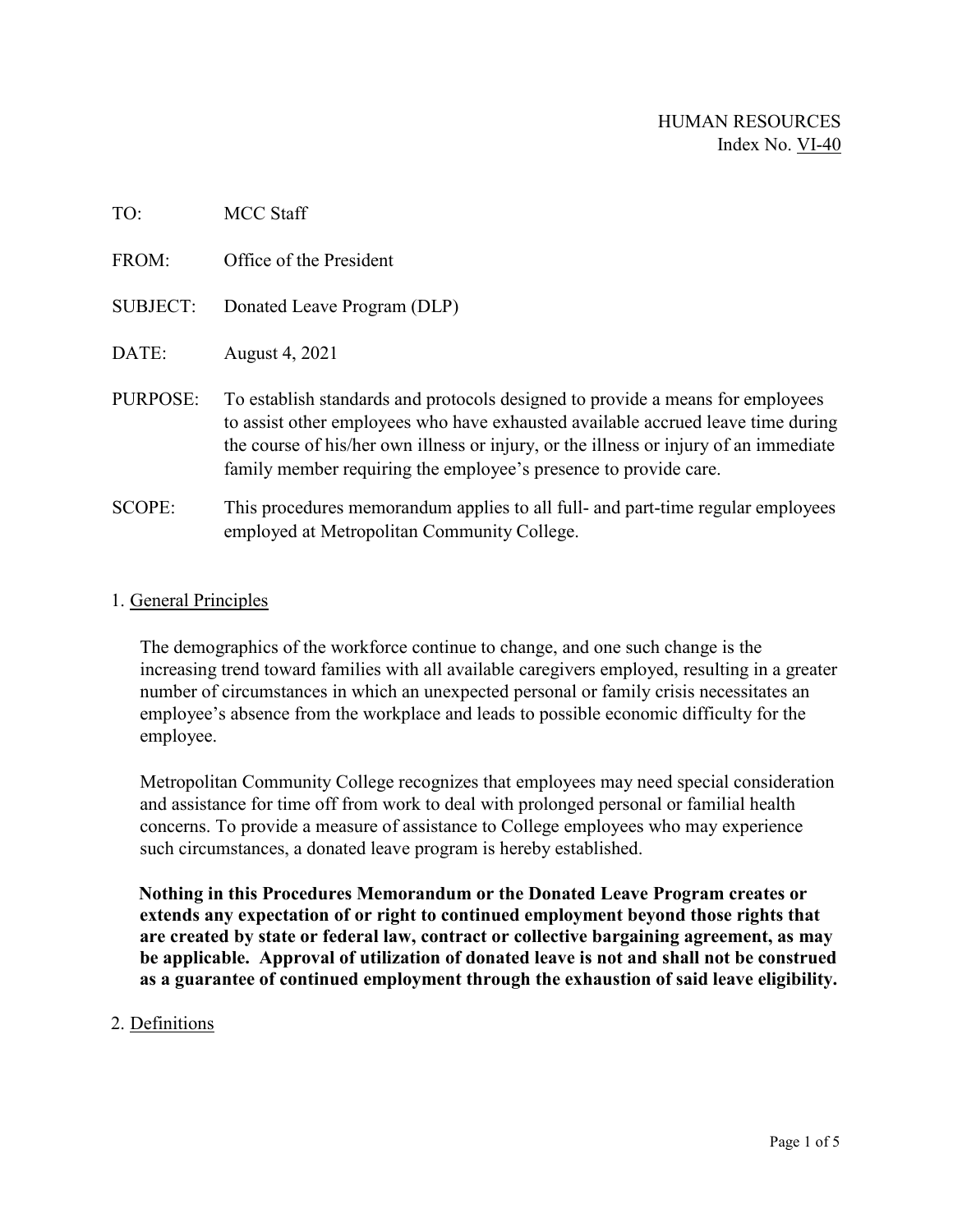- A. Donated Leave Program a program that allows employees to donate accrued leave hours (annual or personal as applicable) to be used by eligible employees who have exhausted all of their own accrued annual/personal and sick leave.
- B. Serious medical hardship, illness or injury a severe condition or combination of conditions affecting the mental or physical health of an individual. For employees, the medical hardship, injury or illness must result in the employee's temporary or permanent inability to perform his/her essential job functions for a prolonged period of time and may require the continuing services of a physician, psychologist or other health care provider. In the case of a family member's serious medical hardship, illness or injury, the employee's absence from work for a prolonged period of time must be required to provide care for the family member.

The serious medical hardship, illness or injury must be an eligible condition under the Family and Medical Leave Act (FMLA). Any donated time the recipient uses from the donated leave bank will count as FMLA leave unless the employee utilizing the donated time has already exhausted his/her FMLA leave eligibility, or he/she is otherwise ineligible for benefits under the FMLA.

Examples of serious medical hardships, illness or injury include, but are not limited to, pregnancies with complications and life-threatening conditions and illnesses such as major surgery, AIDS, cancer, heart disease, multiple sclerosis, stroke, muscular dystrophy, organ transplants, hospice care, serious accident, etc. Lesser illnesses, such as uncomplicated colds and flu, seasonal allergies, headaches, etc., are generally not applicable.

Maternity leave in excess of six weeks associated with an uncomplicated pregnancy is not considered to be a serious medical hardship, illness or injury.

The Human Resources office will evaluate the application of FMLA for any absence resulting from a work-related injury that exceeds three, full consecutive days with continuing medical treatment, or that results in inpatient care.

- C. Prolonged period of time a continuous period of time whereby a serious medical hardship, illness or injury prevents the employee from performing the employee's duties.
- D. Family member parent, spouse, child or other qualifying relative as defined by the FMLA. As of the effective date of this PM the following definitions apply, but they are subject to change based on amendment or reinterpretation of the FLMA:
	- 1) The term 'parent' means the biological parent of an employee or an individual who stood in loco parentis (had day-to-day responsibility for and provided financial support) to an employee when the employee was a minor. The term does not include an employee's parent-in-law.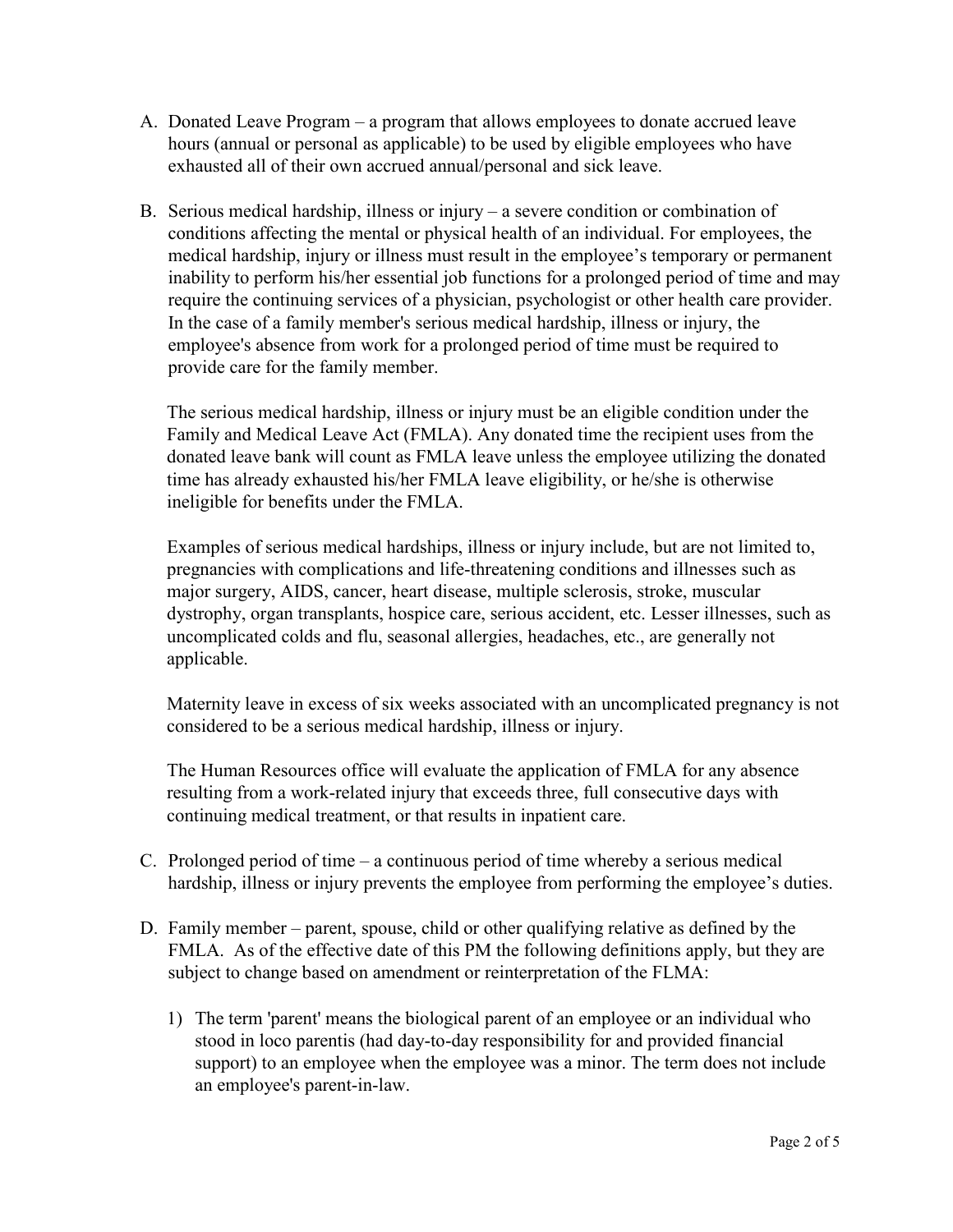- 2) The term 'spouse' means a husband or wife, as the case may be, recognized or defined as such under applicable state law.
- 3) The term 'child' means a biological, adopted, or foster child, a stepchild, a legal ward, or a child of a person standing in loco parentis who is (a) under eighteen (18) years of age; or (b) eighteen (18) years of age or older and incapable of self-care because of a mental or physical disability that substantially limits one or more of his or her major life activities as defined in the Americans with Disabilities Act regulations at 29 CFR, Part 1630.
- 3. Eligibility Recipient An employee will only be eligible to utilize donated time from the donated leave bank if he/she meets all of the following requirements.
	- A. The employee or his/her immediate family member must be suffering from a serious medical hardship, illness or injury which necessitates the employee's absence from work for a prolonged period of time and for which the employee has no available accrued paid leave (sick, annual, and/or personal). The serious medical hardship, illness, or injury must also be an eligible condition under the FMLA. See definitions in Section 2.
	- B. Before an employee is eligible to receive donated leave, his/her health care provider must provide current certification that the employee has a serious medical hardship, illness or injury and is unable to work. In the case of an immediate family member's serious medical hardship, illness, or injury, the family member's health care provider must provide current certification that the employee's absence from work is required to provide care for the family member.
	- C. The employee must have made a minimum contribution of one day's leave to the Donated Leave Program applicable to the fiscal year in which the leave will be utilized. For faculty, a day shall be equal to seven (7) hours. For full-time regular employees other than faculty, a day shall be equal to eight (8) hours. For part-time regular employees (.70 FTE), a day shall be equal to 5.5 hours.

## 4. Other Information

A. The maximum number of hours that an employee may receive from the bank in a fiscal year is as follows: faculty  $-210$  hours, full-time regular employees other than faculty  $-$ 240 hours, and part-time regular employees – 165 hours. The number of hours received is dependent on availability of donated leave hours and the employee meeting the eligibility criteria.

Regardless of the amount of donated leave approved, hours will only be encumbered one week at a time. The amount of pay received will be based on the current hourly base rate (non-exempt employees) or current daily rate (exempt employees) of the employee utilizing the donated time. All monies received will incur appropriate taxes and other required deductions.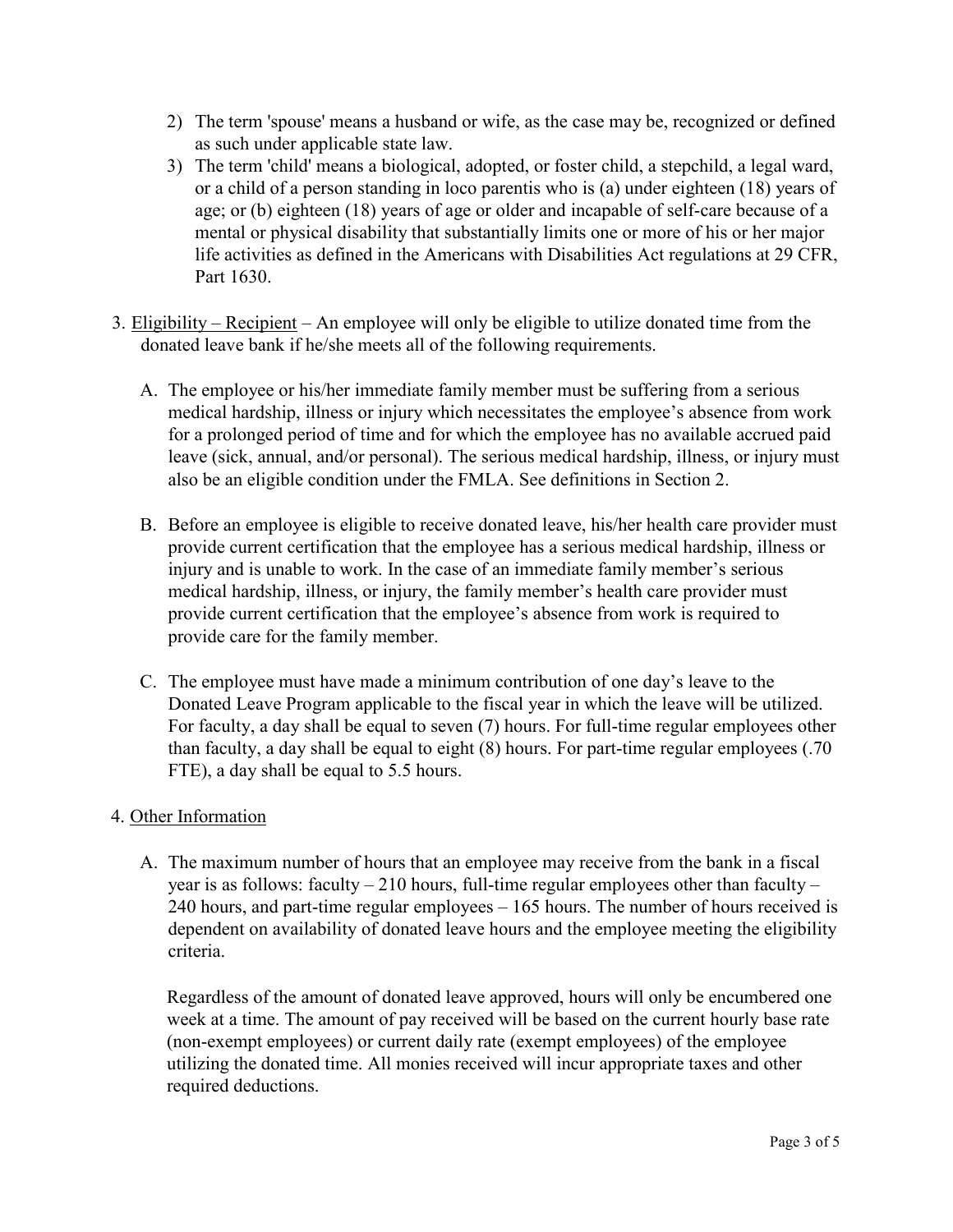- B. While an employee is using donated leave, he/she will receive the same employee benefits uniformly provided to active regular employees or, where applicable, in that employee's bargaining unit, such as the College's contribution to insurance and retirement and leave accrual as applicable.
- C. Participation in the donated leave program will cease upon the termination of employment, death of the employee or eligible family member, or failure to donate the annual required minimum hours in a year that donations are required for eligibility.
- D. Employees approved for intermittent FMLA, reduced work hours, and those receiving workers' compensation (WC) benefits may utilize donated leave only in such an amount as will make them whole; that is, restore the employee to full pay for the work time involved.

## 5. Guidelines – Donors

- A. Participation in the donated leave program is available to any regular employee with an FTE status of 0.70 or greater. Employees who wish to participate in the program must complete a donated leave bank enrollment form during the period from May 15 to June 15 for the upcoming fiscal year starting July 1. Failure to make a minimum contribution of one day (defined in paragraph B. below) will make the employee ineligible to utilize donated leave during the next fiscal year.
- B. All donors, except faculty, may contribute unlimited accrued annual leave per fiscal year to the DLP. Faculty may contribute accrued personal leave up to two days per fiscal year to the DLP. For faculty, a day shall be equal to seven (7) hours. For full-time regular employees other than faculty, a day shall be equal to eight (8) hours. For part-time regular employees (.70 FTE), a day shall be equal to 5.5 hours.

Once donated, the leave will not be restored to the donating employee.

#### 6. Administrative Processes

- A. Procedure for requesting donated leave
	- 1) Before an employee is eligible to receive donated leave, his/her health care provider must provide current certification that the employee has a serious medical hardship, illness or injury and is unable to work. Before an employee is eligible to receive donated leave to care for an immediate family member who is experiencing a continuing serious medical hardship, illness or injury, the family member's health care provider must provide current certification indicating that the employee is needed to provide care for the family member.